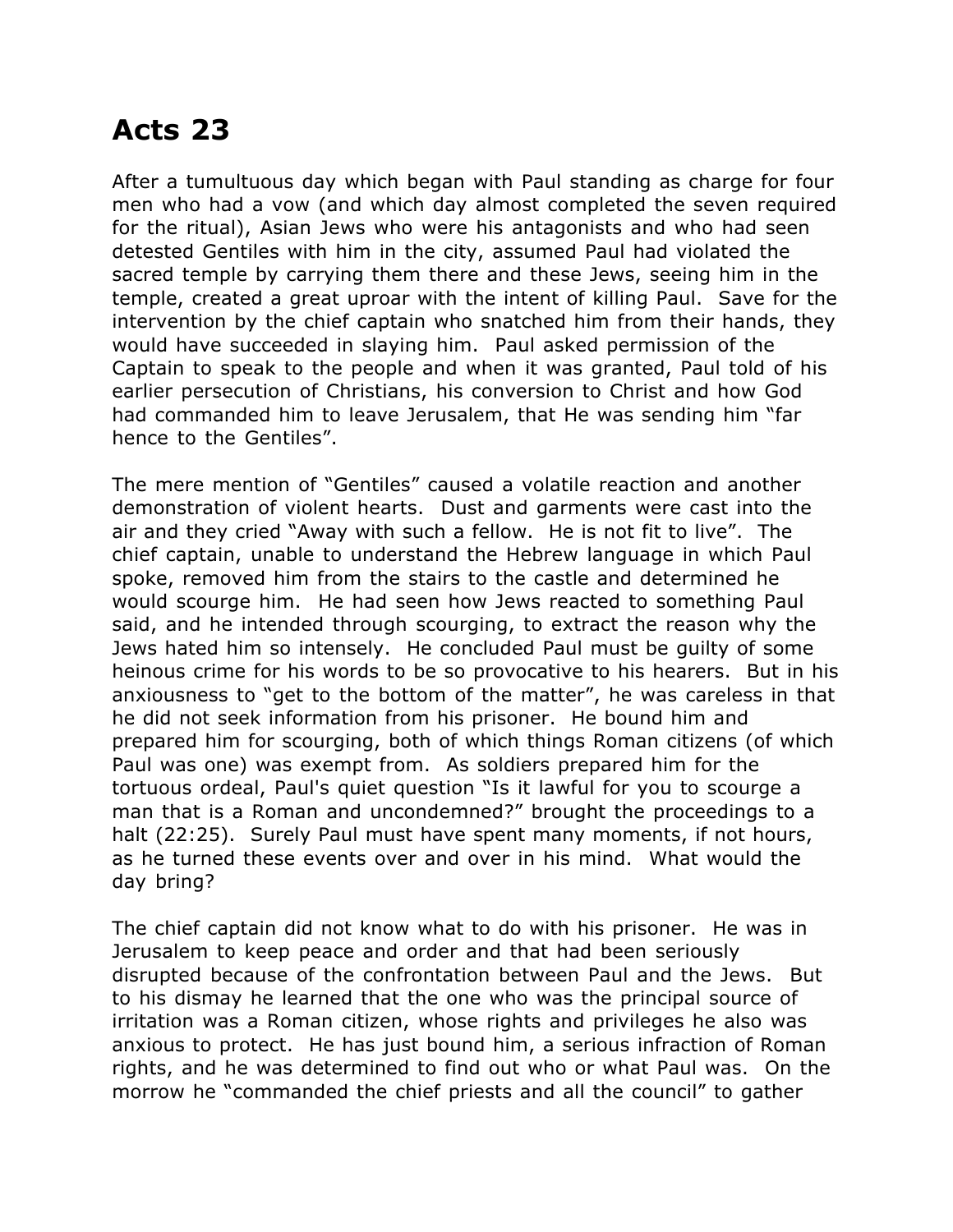together and placed Paul before them, hoping from this confrontation to learn why he was "accused of the Jews" (22:30).

Paul stood in the midst of the council and asserted his innocence "Brethren, I have lived before God in all good conscious to this day", he said (23:1). Paul was not free from blame before God for in his past he had done many things contrary to the name of Jesus and he described himself as the "chief of sinners" (1 Tim. 1:12). Still, there one thing he was not guilty of; he was not guilty of violating his conscious. These words did not set well with Ananais, the high priest. He commanded some who stood near Paul to smite him on the mouth (23:2). Paul was momentarily infuriated and said "God shall smite thee, thou whited wall, and sittest thou to judge me according to the law and commandest me to be smitten contrary to the law?" (23:3). When Paul as reminded of whom he spoke, he said "I knew not, brethren, that he was high priest for it is written, 'Thou shall not speak evil of a ruler of thy people'" (23:4; Ex. 22:28). Whether Paul's words "God shall smite thee, thou whited wall" are to be viewed as prophetic or not, Josephus records that Ananais was killed two years later by Assassins.

It is difficult to know just what Paul mean whent he said "I wist not that he was a ruler of the people". Did he not know who Ananais was? Or, if he did, did he not realize that Ananais was the high priest? (There was much political "maneuvering" about the high priest, sometimes Ananais served; sometimes his son-in-law, Caipais). Did "poor eyesight" (as some suppose) prevent him from recognizing the man who was precisely what Paul called him, "A white wall"--viz, a hypocrite? We do not know that answer.

Yet, while Paul might have failed to recognize Ananais, he was familiar with others in the council and knew that while they were "one council" they were also badly divided in doctrine for he perceived that "the one part were Sadducees and the other Pharisees". Knowing this, he cried out "Brethren, I am a Pharisee, a son of Pharisees: touching the hope and resurrection of the dead I am called in question" (23:16). The apparent unity dissipated "There arose a dissension between the Pharisees and Saducees, and the assembly was divided" (23:7). The Pharisaic doctrine of the resurrection WAS Biblical and it was true that where Paul went, he preached the death, burial and resurrection of Jesus (Rom. 1:15f; 1 Cor. 15:1f). Momentarily, the council forget their present grievance with Paul and the contentious point of their long differences surfaced. They entered that fray with all the eagerness that religious zealots are capable of. They said "We find no evil in this man, and what if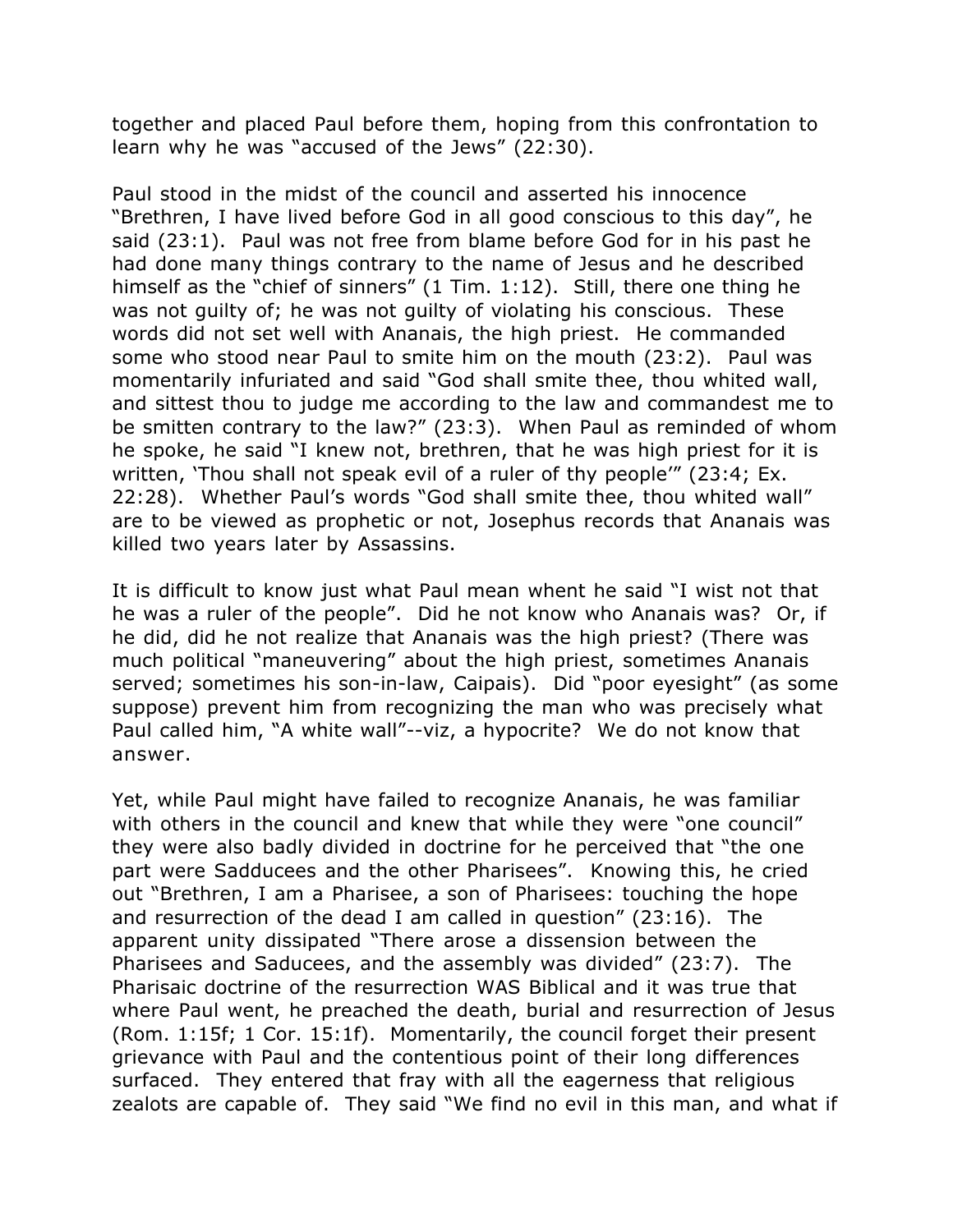a spirit has spoken unto him, or an angel?" (23:9). The chief captain in frustration removed Paul from their midst and returned him in chains to the castle (23:10).

Was Paul honorable in saying what he did? The Pharisees knew he did not agree wholly with them but on this point they were in perfect agreement. What justice could Paul expect to receive from the council? His only hope for safely or release lay with the Romans. He had not a sliver of doubt that, left in Jewish hands, he would be killed by them.

If the chief captain was frustrated, Paul was more likely discouraged. Again, as always in such moments as this, God comforted him who was His apostle to the Gentiles. That night the Lord stood by him and said "Be of good cheer; for as thou hast testified concerning me at Jerusalem, so must thou bear witness also at Rome" (23:11).

Next day, the Jews agreed to disagree on their age old dissension. They have a common enemy whom they despise more than they despise each other. A group of more than forty men bound themselves under an oath, swearing they would neither eat nor drink until they slew Paul. They made a conspiracy with the chief priests and elders that they would ask the Captain to bring Paul for further inquiry and when he came, they would rush from some side street and kill him before the soldiers knew what had happened (23:12-16). But, as the plot was whispered around it fell upon the ears of Paul's sister's son who immediately bore that news to Paul (23:16). Without delay, Paul sent the young man to the chief captain to reveal what he had learned. The chief captain told him to tell no man what he had told him and set about to secure Paul's safety (23:17-22).

200 soldiers, 200 spearsmen and 70 horsemen were prepared at the third hour of the night to go to Caesarea, the political capitol of the province, which was about 50-60 miles away. It took all night and a good portion of the next day to reach there. However, at Antipatris (about halfway) the soldiers returned to Jerusalem and the horsemen carried Paul on the last lap of the journey (23:31). It had been just a few days before that Paul had been in Caesarea: he and his company had visited with Philip and brethren and it was here that Agabus, a certain prophet, had prophesied that the Jews in Jerusalem would bind Paul and deliver him into the hands of Gentiles (21:11). As Paul entered the city, did he remember Agabus' dire predictions? Sure he must have!

Very likely Lysias, the chief captain, was happy to be rid of Paul and for